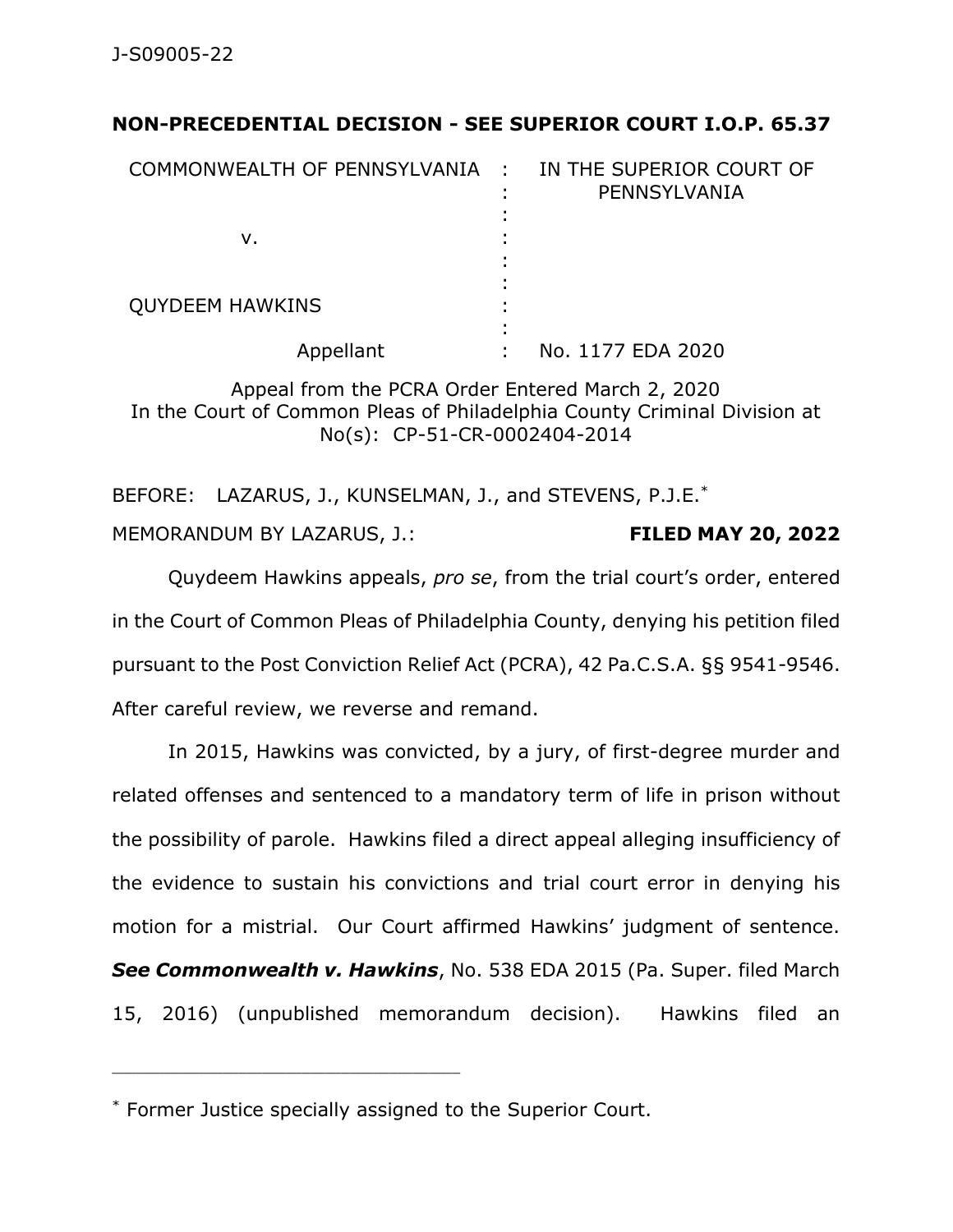unsuccessful petition for allowance of appeal with the Pennsylvania Supreme Court. *Id.*, No. 135 EAL 2016 (Pa. filed July 19, 2016) (per curiam order).

On July 14, 2017, Hawkins filed the instant *pro se* PCRA petition and accompanying *pro se* memorandum of law. Michael I. McDermott, Esquire, was appointed as PCRA counsel. On January 8, 2020, Attorney McDermott filed an application to withdraw, that included a *Turner*/*Finley<sup>1</sup>* "no-merit"<sup>2</sup> letter sent to Hawkins, after concluding that Hawkins' PCRA petition had no merit. On January 9, 2020, the PCRA court gave Pa.R.Crim.P. 907 notice of its intent to dismiss Hawkins' petition without a hearing. The notice stated, in part: "(1) Your attorney has determined that the issues raised in your *pro se*  petition are without merit. *See* counsel's letter pursuant to *Commonwealth v. Finley*, [] 550 A.2d 213 ([Pa. Super.] 1988). (2) The [c]ourt, after an independent review of the record, accepts the *Finley* letter and finds that the . . . issues raised in your PCRA petition are without merit [and] . . . have been

previously litigated." Rule 907 Notice, 1/9/20. A second Rule 907 dismissal

<sup>1</sup> *Commonwealth v. Turner*, 544 A.2d 927 (Pa. 1988); *Commonwealth v. Finley*, 550 A.2d 213 (Pa. Super. 1988) (en banc).

\_\_\_\_\_\_\_\_\_\_\_\_\_\_\_\_\_\_\_\_\_\_\_\_\_\_\_\_\_\_\_\_\_\_\_\_\_\_\_\_\_\_\_\_

<sup>2</sup> This Court has clearly set forth the procedural prerequisites that counsel must meet before being permitted to withdraw from representation on collateral appeal. Counsel must file a *Turner*/*Finley* no-merit letter, and that letter must detail counsel's diligent review of the case, list the issue the appellant wishes to be reviewed, explain why that issue lacks merit, and request permission to withdraw. *See Commonwealth v. Wrecks*, 931 A.2d 717, 721 (Pa. Super. 2007). In addition, counsel must send the appellant a copy of the no-merit letter, a copy of the application to withdraw, as well as a statement advising the appellant of his right to proceed with new counsel or *pro se*. *See id.*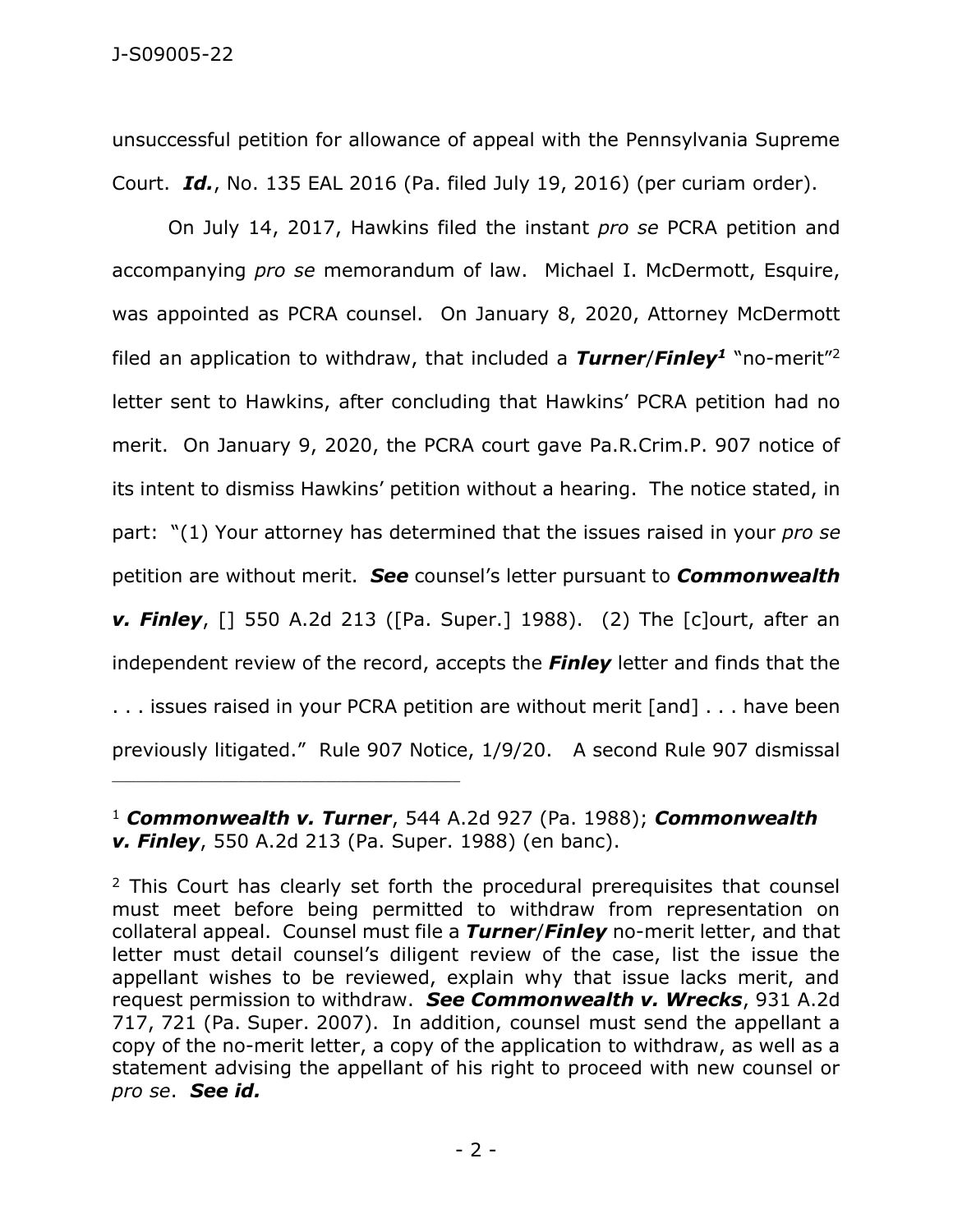notice, with identical language, was issued by the court on January 31, 2020. Neither Rule 907 notice explicitly grants counsel's petition to withdraw.

The court ultimately dismissed Hawkins' PCRA petition on March 2, 2020, advising Hawkins that he "may proceed *pro se* or with retained counsel [and that] no new counsel will be appointed." Order, 3/2/20. Again, the dismissal order does not explicitly grant counsel's petition to withdraw. The dismissal order was sent to both Hawkins and Attorney McDermott, who was listed on the proof of service attached to the order as "Appellate Attorney." Proof of Service, 3/2/20.

Hawkins filed a *pro se* notice of appeal hand-dated March 15, 2020, sent in an envelope postmarked March of 2020, and received by the trial court's Office of Judicial Records/Appeals/Post Trial Unit on May 18, 2020.<sup>3</sup> On May 26, 2020, the trial court issued an order for Hawkins to file a Pa.R.A.P. 1925(b) statement of errors complained of on appeal within 21 days of the filing of the order. Attached as "Exhibit A" to his appellate brief is Hawkins' *pro se* "Statement of Matters Complain[ed] of Pursuant to Rule of Appell[ate]

\_\_\_\_\_\_\_\_\_\_\_\_\_\_\_\_\_\_\_\_\_\_\_\_\_\_\_\_\_\_\_\_\_\_\_\_\_\_\_\_\_\_\_\_

<sup>&</sup>lt;sup>3</sup> Although Hawkins' notice of appeal was technically due to be filed by April 2, 2020, our Supreme Court entered a judicial emergency order in response to the COVID-19 pandemic stating that "[i]n all events, legal papers or pleadings . . . which are required to be filed between March 19, 2020, and May 8, 2020, generally SHALL BE DEEMED to have been timely filed if they are filed by May 11, 2020." *See In Re: General Statewide Judicial Emergency*, Nos. 531 and 532 Judicial Administrative Docket, at 5, Section III. Court Filings and Time Limitations and Deadlines (Pa. filed April 28,2 020). Here, where Hawkins was an inmate at the time he filed his notice of appeal, and where the envelope attached to his notice of appeal is postmarked March of 2020, we find that it was timely filed pursuant to the prisoner mailbox rule. *See Commonwealth v. Jones*, 700 A.2d 423 (Pa. 1997).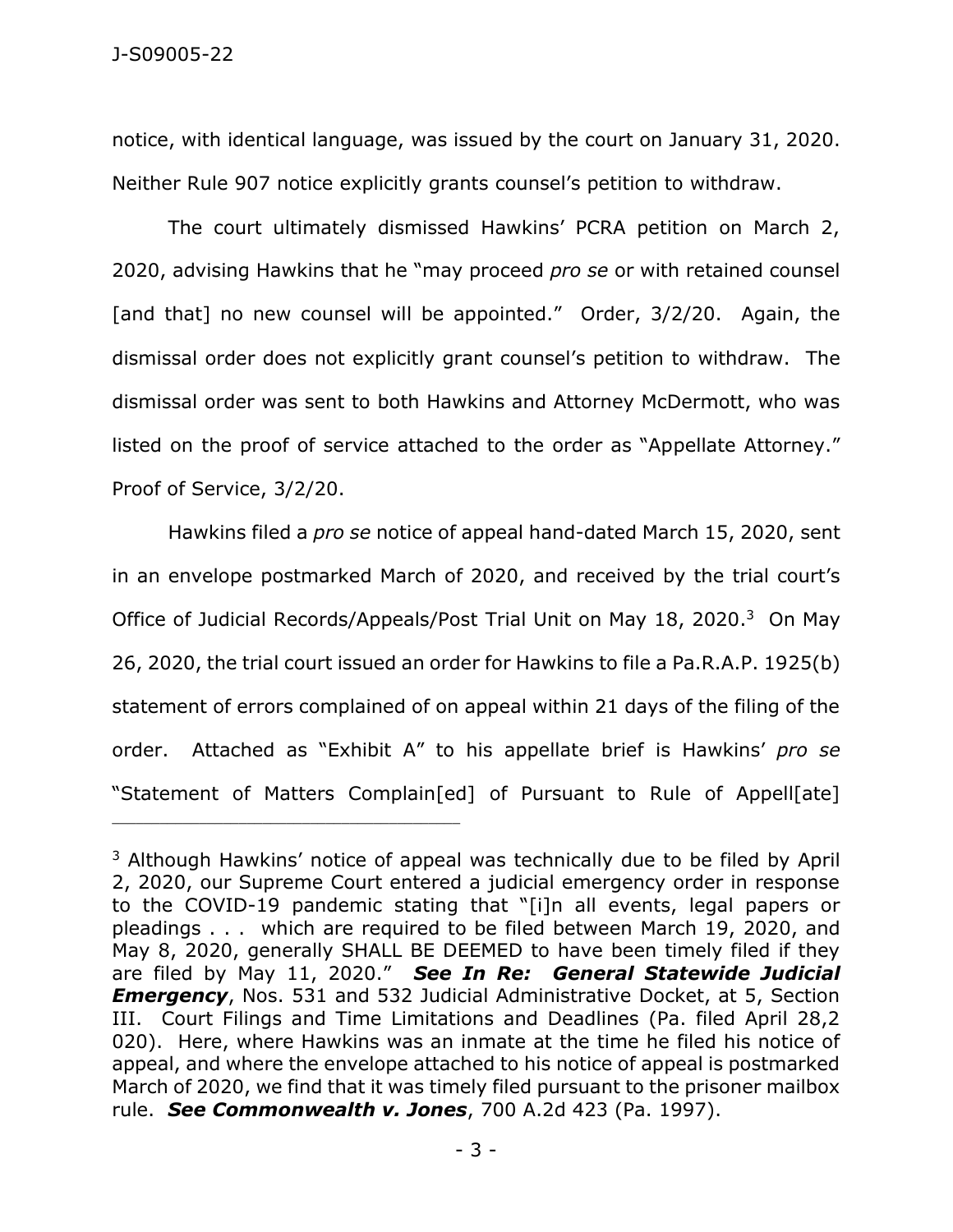J-S09005-22

Procedure 1925(b)," which states: "That the Defendant is entitled to a remand as the[re are] mer[]ited claims to support ineffective counsel, due process [] violations for his first PCRA appeal[,] where he re[c]eived a *Finley* letter without explanation." *See* Appellant's Brief, Exhibit A (Rule 1925(b) Statement), hand-dated 5/28/20 (italics and bold added). However, there is nothing on the trial court docket indicating that a Rule 1925(b) statement was ever filed. In fact, on August 11, 2020, the trial court issued its Rule 1925(a) opinion, noting therein that it had not yet received Hawkins' court-ordered Rule 1925(b) statement and, thus, found Hawkins waived any issues on appeal. Trial Court Opinion, 8/11/20, at 5-6, citing *Commonwealth v. Castillo*, 888 A.23d 775 (Pa. 2005).

On September 21, 2020, Attorney McDermott filed, in this Court, an application for extension of time within which to file Hawkins' appellate brief and reproduced records, where counsel "has finished researching the law and is currently preparing the brief and reproduced record." *See* Appellant['s] Application for an Extension of Time to File Brief and Reproduced Records, 9/21/20, at 1. The application further states that "Michael I. McDermott, Esquire, [is] counsel for petitioner, Quydeem Hawkins[.]" *Id.* at 2. In response to the application, our Court granted Attorney McDermott an extension until November 20, 2020, to file an appellate brief. Order, 9/21/20. The extension order was served, via PACFile on Attorney McDermott and Philadelphia Assistant District Attorney, Lawrence Jonathan Goode, Esquire,

- 4 -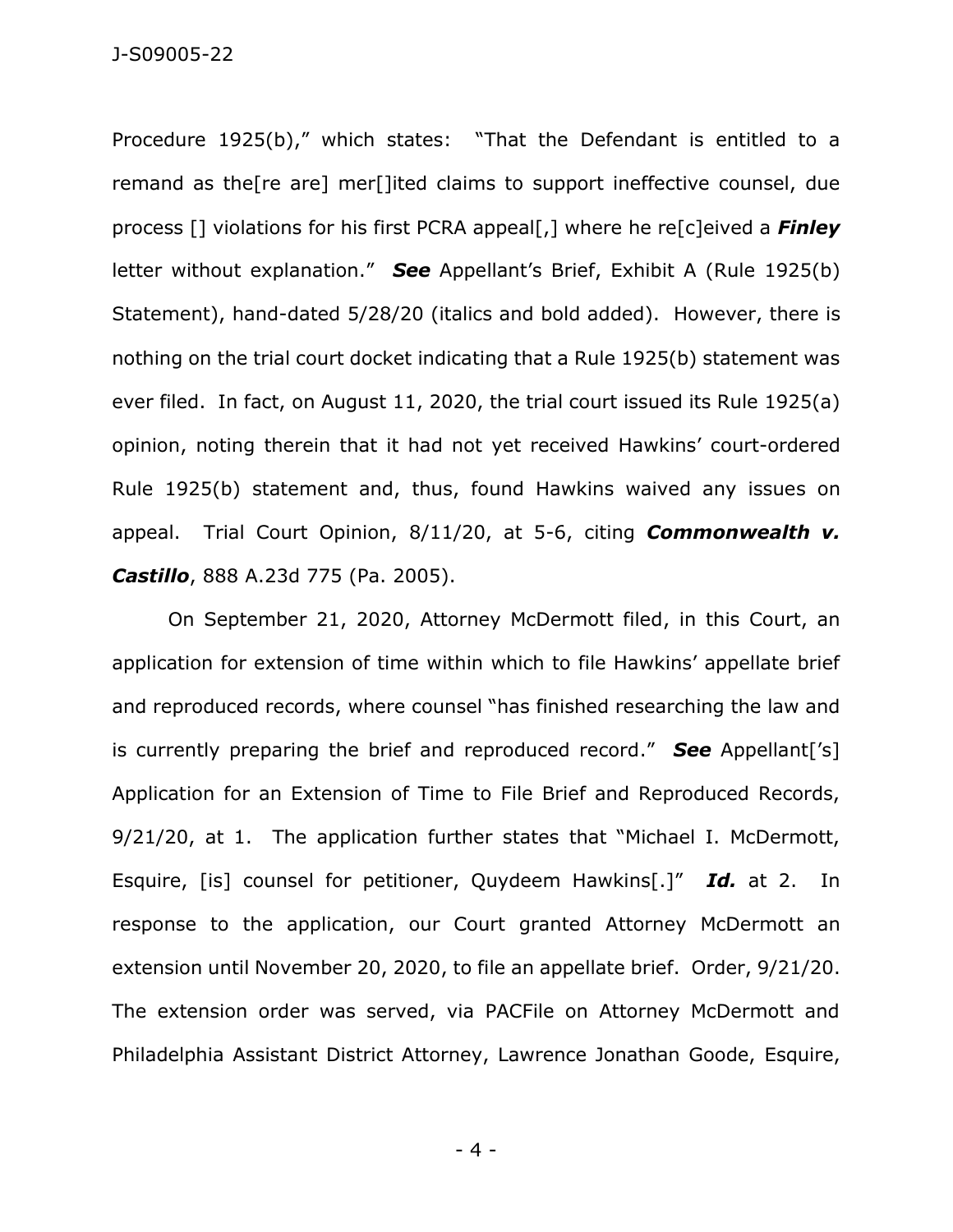Service List, Docket No. 1177 EDA 2020, 9/21/20. It was not served on Hawkins.

On December 16, 2020, our Court entered an order remanding the case to the PCRA court for 30 days for a determination as to whether counsel had abandoned Hawkins on appeal where counsel failed to file a brief on Hawkins' behalf. Per Curiam Order, 12/16/20. In response to our remand order, on February 9, 2021, the trial court entered a "Response" as well as a "*nunc pro tunc* order" permitting "Michael I. McDermott to withdraw as counsel for the defendant, effective March 2, **2020**." *Nunc Pro Tunc* Order, 2/9/21 (emphasis added). In its response, the trial court stated the following:

[]Pursuant to the Order of the Superior Court of Pennsylvania, the trial court submits the following findings.

[]On November 15, 2013[,] the defendant was arrested and charged with murder and related offenses. Following a preliminary hearing on March 4, 2014, [Hawkins] was held for court on all charges. A jury trial was held from February 9th through February 13, 2015, after which Mr. Hawkins was convicted of first-degree murder and related charges and sentenced to life without parole. A timely appeal was taken to the Superior Court<sup>[</sup>, which] affirmed the judgment of sentence on March 15, 2016. Allocatur was requested but denied on July 19, 2016.

[]Hawkins filed his PCRA petition on July 17, 2017[,] and counsel [was] appointed. On January 8, 2020[,] counsel filed a *Finley* letter with a request to withdraw as counsel. After an independent review, the court sent [Hawkins] and all counsel a notice of intent to dismiss pursuant to [R]ule 907. No objection being filed, the matter was dismissed by the court on March 2, 2020. The order read:

AND NOW, this 2<sup>nd</sup> day of March 2020, pursuant to the Post Conviction Relief Act, 42 Pa.C.S.A. [9541,] *et seq*.[,] it is hereby ORDERED and DECREED that following an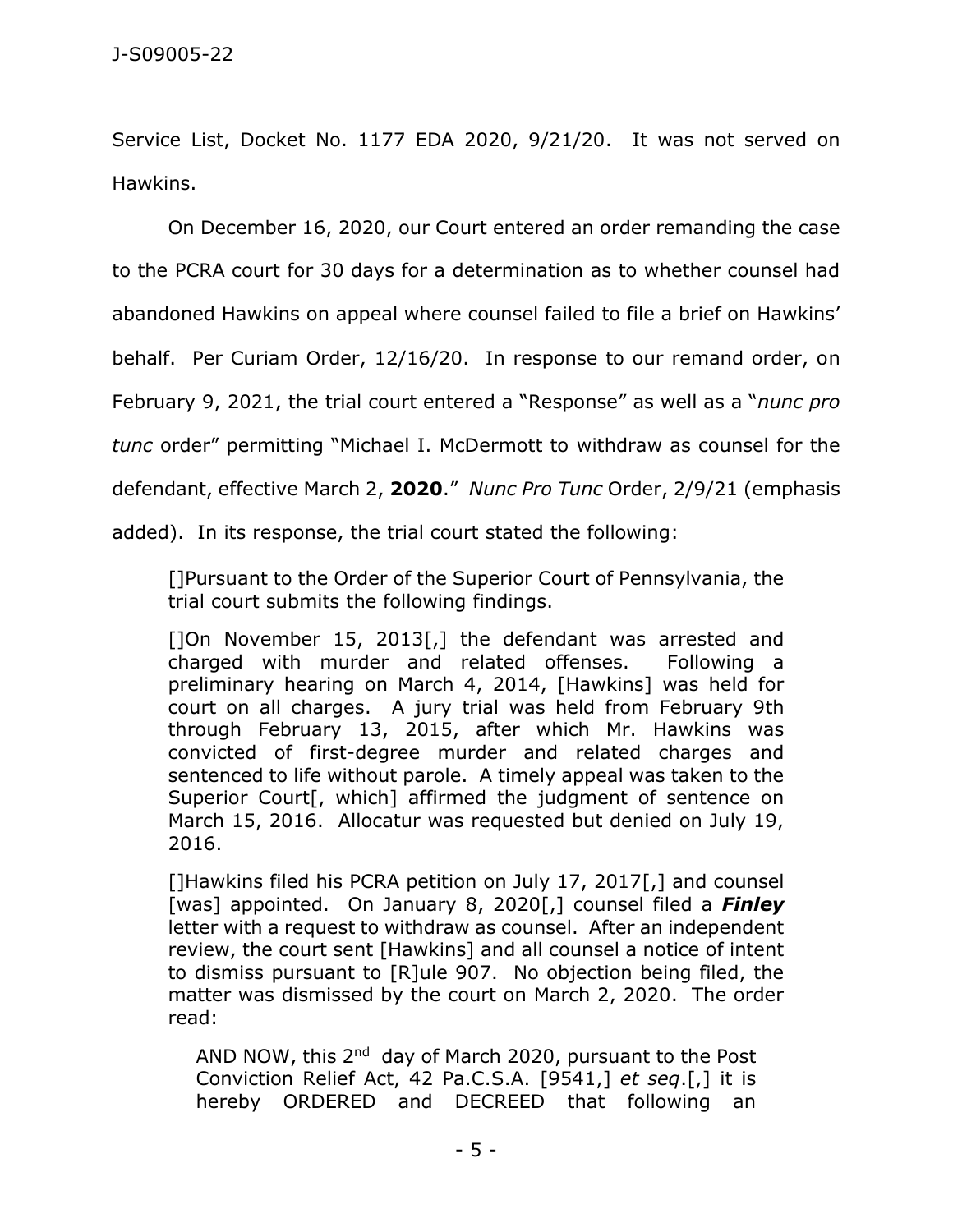independent review of the matter, the Petitioner's petition for post-conviction relief is dismissed. The Petitioner has thirty (30) days from the date of this Order in which to file an appeal to the Superior Court of Pennsylvania if desired. Petitioner may proceed *pro se* or with retained counsel, no new counsel is to be appointed. If Petitioner is *in forma pauperis*, that status is to continue.

**The undersigned believed, as did counsel and obviously**  [**Hawkins**], **that the order clearly permitted the courtappointed lawyer to withdraw.** Indeed, [Hawkins] filed a *pro se* appeal to the Superior Court on May 18, 2020. PCRA Counsel never entered his appearance. On May 26[, 2020,] an order pursuant to [Rule] 1925(b) was served upon [Hawkins] - not counsel. On August 11, 2020, the PCRA court's opinion was served upon [Hawkins], again, not upon counsel. **This court finds that counsel did not abandon [Hawkins], that the order allowing [Hawkins] to proceed** *pro se* **or by retaining his own counsel, inferentially at the very least, provided that counsel was allowed to withdraw. It is apparent that the defendant understood this as well, filing his own notice of appeal.** In an overabundance of caution, the undersigned is simultaneously entering an order allowing counsel to withdraw.

[]Accordingly, the judgment of sentence of this court should be affirmed.

Response, 2/9/21, at 1-2 (emphasis added).

On February 24, 2021, Hawkins filed a "Motion to Appoint Counsel" in

this Court, stating that:

- 1. [] A *Grazier* [hearing] must be conducted to ascertain whether [Hawkins] understands: (1) his right to be represented by counsel; (2) that if he waived his right, he still be bound by all normal procedural rules; and (3) that many rights and potential claims may be permanently lost if not timely asserted. *Com*[*monwealth] v. Grazier*, 713 A.2d 81 [(Pa. 1998)].
- 2. *Com*[*monwealth*] *v. Robinson*, 970 A.2d 455 [(Pa. 2009)]. It [i]s well[-]settled that a PCRA petitioner has a right to representation of counsel for purposes of litigati[ng] first PCRA petition through the entire appellate process.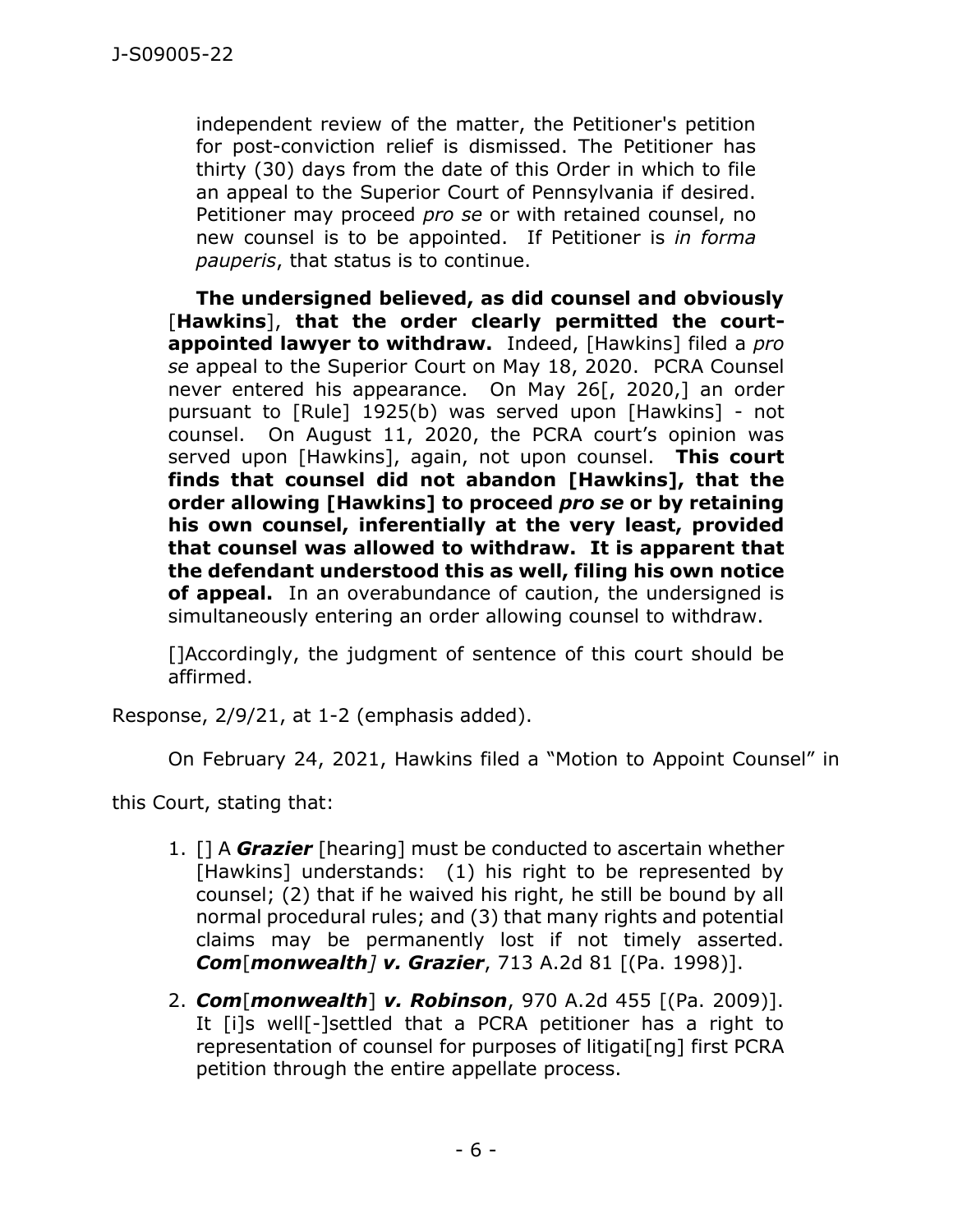3. [Hawkins] is not rehersed [sic] in law, his education in reading comprehension is below the average reading standards, making [Hawkins] incompetent. It is in the matter of justice to appoint counsel to ensure [Hawkins'] constitutional rights are not waived under United States  $6<sup>th</sup>$ , 14<sup>th</sup> [C]onstitutional [A]mendments [and] Pennsylvania Article I, Section 9.

4. [Hawkins has been] declared *in[]forma pauperis* by this court. Motion to Appoint Counsel, 2/24/21 at 1-2.

On March 26, 2021, our Court, in a *per curiam* order, denied Hawkins' motion, citing *Commonwealth v. Peterson*, 756 A.2d 687 (Pa. Super. 2000) and *Commonwealth v. Maple*, 559 A.3d 953 (Pa. Super. 1989), to support its decision. *Peterson* and *Maple* stand for the proposition that, while a PCRA petitioner is entitled to counsel in his or her first collateral appeal, if counsel is properly permitted to withdraw, then the appointment of counsel postwithdrawal is unnecessary and improper.

On April 5, 2021, Hawkins filed a *pro se* "Motion for Discovery," stating that "to successfully appeal [he] must obtain all documents of evidentiary value . . . pertaining to this case for further evaluation to determine whether other issues previously missed by prior counsel and prior court [sic] exists." Motion for Discovery, 4/5/21. In response, our Court remanded the case to the PCRA court for 60 days, directing the court to provide Hawkins with copies of any requested transcripts and documents that it deems necessary and relevant for appeal purposes. Per Curiam Order, 4/26/21.

On May 17, 2021, Hawkins filed a *pro se* "*Nunc Pro Tunc* Application for Relief" claiming, among other things, that he was "unable to adequately prepare a proper rebuttal against a 20[-]day response due to not having any

- 7 -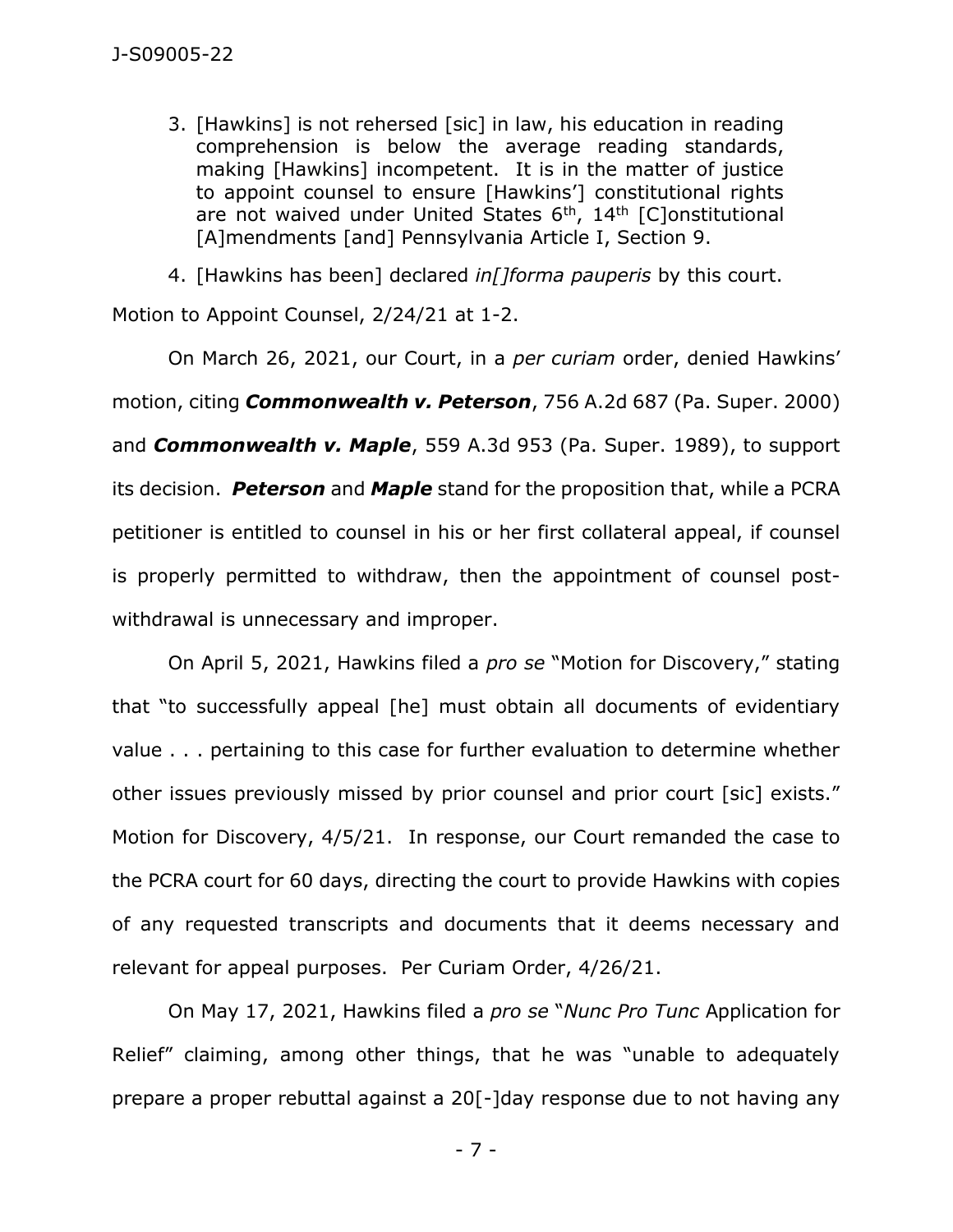legal documentation in his possession." *Nunc Pro Tunc* Application for Relief, 5/17/21. Our Court deferred the issue to the merits panel. On June 22, 2021, the trial judge reported that "all transcripts and discovery w[ere] provided [to Hawkins] . . . for a complete and judicious assessment of the issues raised on appeal[.] " Report, 4/26/21.

In his appellate brief, Hawkins presents the following issues for our consideration:

- (1) Did [Hawkins'] counsel err in submitting a [*F*]*inley* letter and seeking to withdraw as counsel?
- (2) Did the lower court judge[, the Honorable Joseph Scott] O'Keefe err in [g]ranting counsel['s] *Finley* [letter] and dismissing [Hawkins'] PCRA [petition]?

Appellant's *Pro Se* Brief, at 3 (italics and bold added).

Several procedural issues concern us with this case. First, it is clear that "[o]nce counsel has entered an appearance on a defendant's behalf[,] he is obligated to continue representation until the case is concluded or **he is granted leave by the court to withdraw his appearance**." *Commonwealth v. Willis*, 29 A.3d 393, 397 (Pa. Super. 2011) (emphasis added). *See* Pa.R.Crim.P. 120(A)(4) ("An attorney who has been retained or appointed by the court shall continue such representation through direct appeal or until granted leave to withdraw by the court."). Here, Attorney McDermott petitioned to withdraw on January 8, 2020; however, the trial court did not enter an order explicitly granting withdrawal until February 9,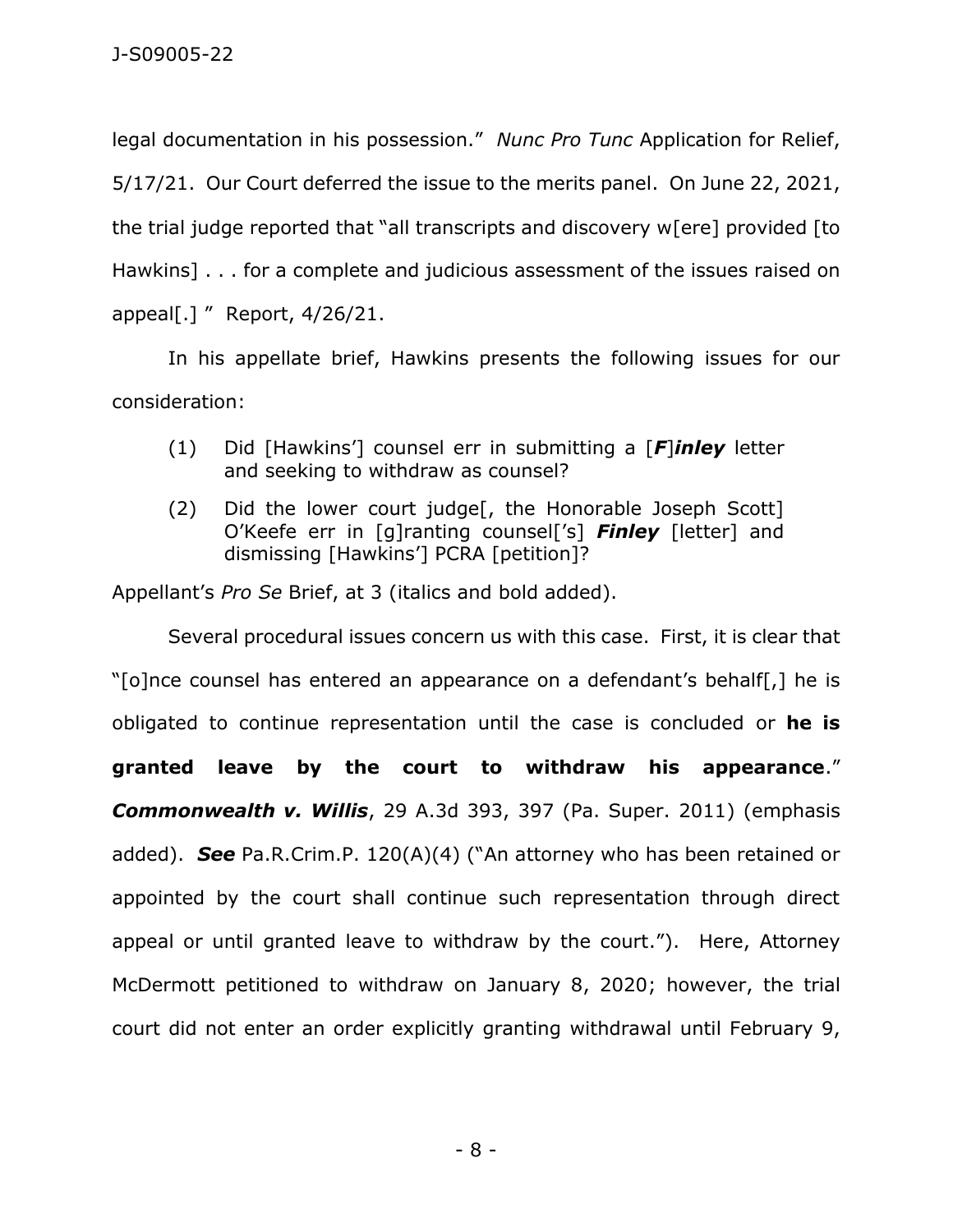**2021**, making it retroactively effective as of March 2, 202**0**. Critically, the court dismissed Hawkins' PCRA petition on that same date, March 2, 2020.

The record reveals that Attorney McDermott sent Hawkins a copy of the no-merit letter, a copy of counsel's application to withdraw, as well as a statement advising Hawkins of his right to proceed with new counsel or *pro se*. Moreover, the PCRA court's two Rule 907 notices specifically stated that: Hawkins had 20 calendar days to respond to the dismissal notice, the court had independently reviewed the record, and the court had accepted counsel's **Finley** letter and found that the issues in Hawkins' PCRA petition were without merit or had been previously litigated. *See Commonwealth v. Bond*, 630 A.2d 1281, 1282 (Pa. Super. 1993) (where defendant was "well aware" of deficiencies in his PCRA claims and of counsel's intent to withdraw, additional notification of court's intent to dismiss his petition without hearing unnecessary). Finally, in its dismissal order, which was entered more than 20 days after the court's Rule 907 notice, the court also advised Hawkins that he had the right to proceed *pro se* or with retained counsel and that no new counsel would be appointed for him. *Id.* (even if court failed to strictly comply with Pa.R.Crim.P. 1507 (now Rule 907) defendant suffered no prejudice by failure where defendant aware of PCRA counsel's intent to withdraw, advised of appellate rights, and knew of opportunity to pursue appeal *pro se* or with privately-retained counsel).

However, despite these facts, we are compelled to reverse and remand. Instantly, the PCRA court never entered an order explicitly granting counsel's

- 9 -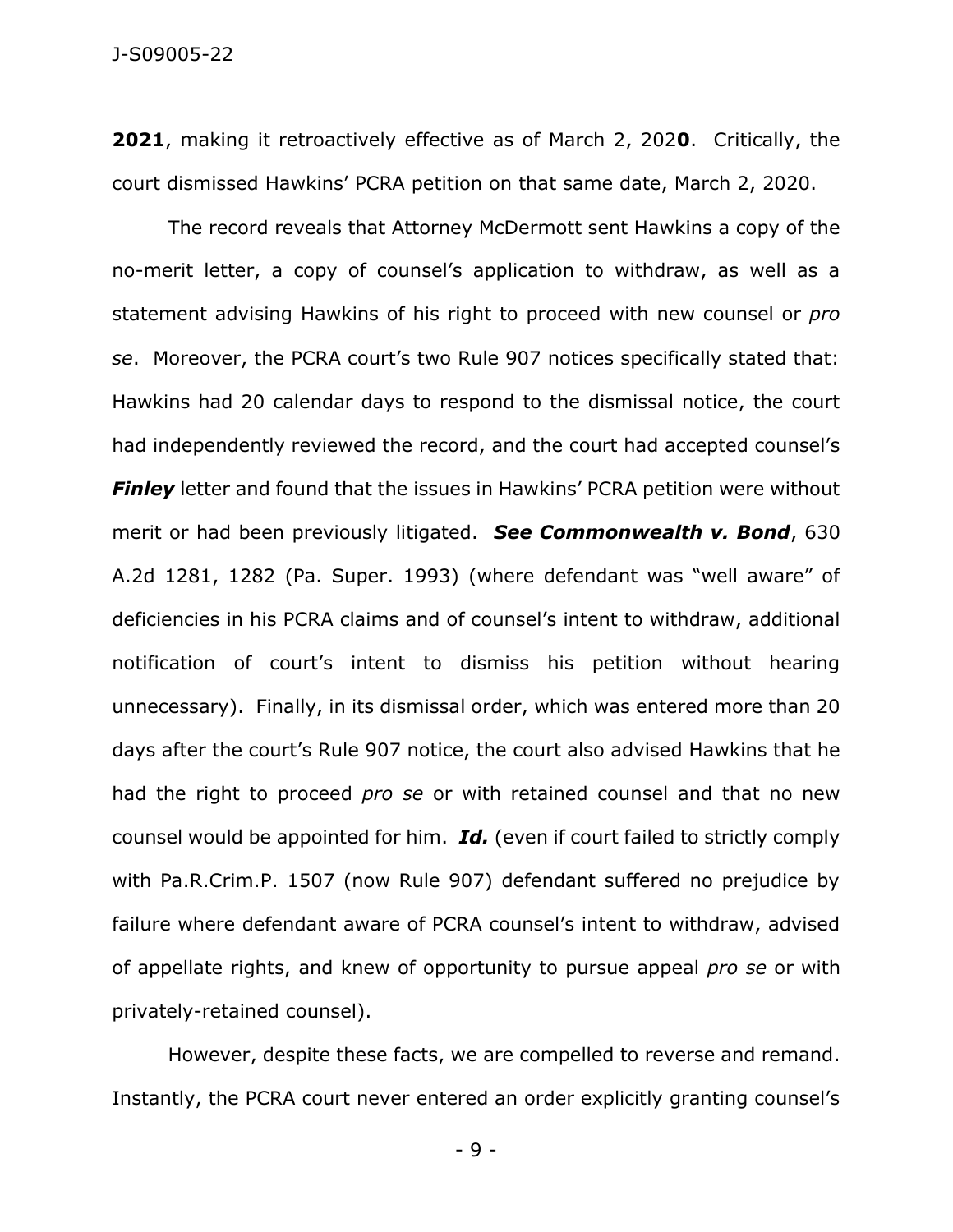withdrawal until 13 months *after* it issued its first Rule 907 notice and 11 months *after* Hawkins' notice of appeal was due. *See* Pa.R.Crim.P. 120(A)(4). To add to the confusion in this case, PCRA counsel represented that he was still "petitioner's counsel" *after* the trial court issued its Rule 1925(a) opinion and our Court set an appellate briefing schedule. Furthermore, the PCRA court concluded Hawkins waived all issues on appeal for failure to file a timely Rule 1925(b) statement. Finally, and most notably, Hawkins did not gain access to all relevant documents and pleadings in the case for purposes of filing a Rule 907 response or a Rule 1925(b) statement until June of 2021—more than 15 months after he filed his notice of appeal.<sup>4</sup>

Based upon these facts, we conclude that, in the aggregate, the errors in the case amount to reversible error. We cannot definitively state that Hawkins knew whether Attorney McDermott had been permitted to withdraw and what the proper procedure was for him to respond to the Rule 907 notice and preserve his issues on appeal where the court and counsel gave him mixed messages throughout the collateral appeal process. While the PCRA court acted as though it had granted counsel's withdrawal prior to dismissing Hawkins' petition—by sending Hawkins both the Rule 907 notice and PCRA dismissal notice—it had not explicitly done so. Where no order granting counsel's withdrawal was entered on the record until after the notice of appeal

\_\_\_\_\_\_\_\_\_\_\_\_\_\_\_\_\_\_\_\_\_\_\_\_\_\_\_\_\_\_\_\_\_\_\_\_\_\_\_\_\_\_\_\_

<sup>&</sup>lt;sup>4</sup> We find it telling that our Court found it necessary to remand this case twice, once to determine whether counsel had abandoned Hawkins on appeal and a second time to provide Hawkins with copies of any requested transcripts and documents deemed necessary and relevant for appeal purposes.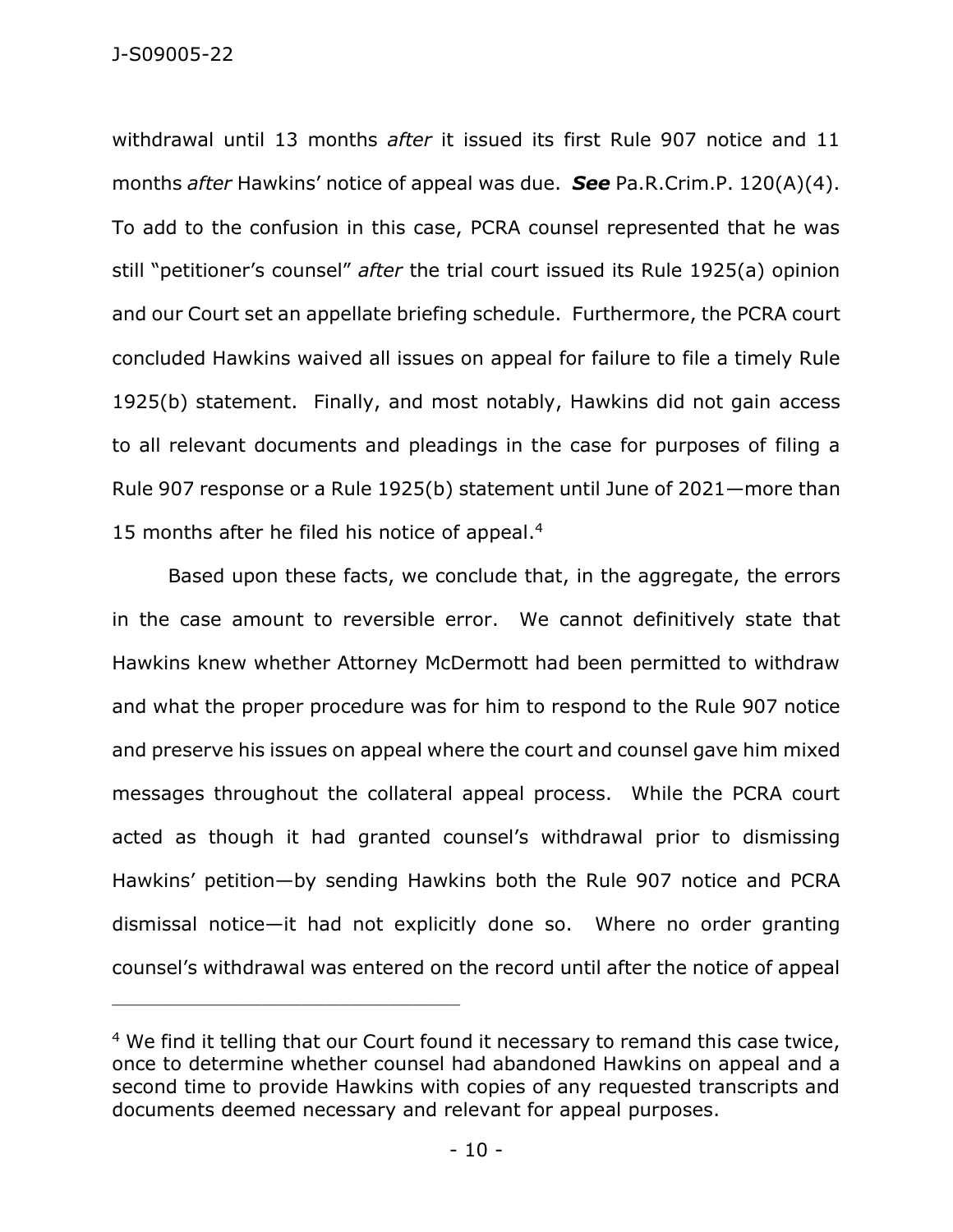was filed, Hawkins was still represented until ordered otherwise. 5 *See*  Pa.R.Crim.P. 120(A)(4). Thus, subsequent orders, including the order mandating the filing of a Rule 1925(b) statement, should have been sent to counsel. *Id.at* 120(B)(1) ("Counsel for defendant may not withdraw his . . . appearance except by leave of court."). In light of the foregoing, we conclude it would be unjust to find Hawkins' issues on appeal waived for failing to file a timely Rule 1925(b) statement. *Commonwealth v. Leatherby*, 116 A.3d 73 (Pa. Super. 2015) (where breakdown in court processes interferes with post-trial proceedings, justice requires we do not penalize appellant for circumstances beyond his or her control).In reaching this conclusion we emphasize, again, that Hawkins did not receive any transcripts or documentation that would have allowed him to proceed *pro se* until 13 **months after** the time to file a Rule 907 response, or a Rule 1925(b) statement, and the trial court had already determined his claims to be waived on appeal. Accordingly, we reverse.

Order reversed. Case remanded for preparation of Rule 907 response. Jurisdiction relinquished.<sup>6</sup>

<sup>&</sup>lt;sup>5</sup> We remind the PCRA court that best practices requires the court to explicitly grant counsel's request to withdraw, rather than waste Court resources requiring that we "infer" the court's intention.

<sup>&</sup>lt;sup>6</sup> We, herein, grant Hawkins' May 17, 2021 application for relief by reversing the order granting PCRA relief and remanding the matter where Hawkins now has access to all necessary transcripts and documentation to adequately prepare a Rule 907 response.